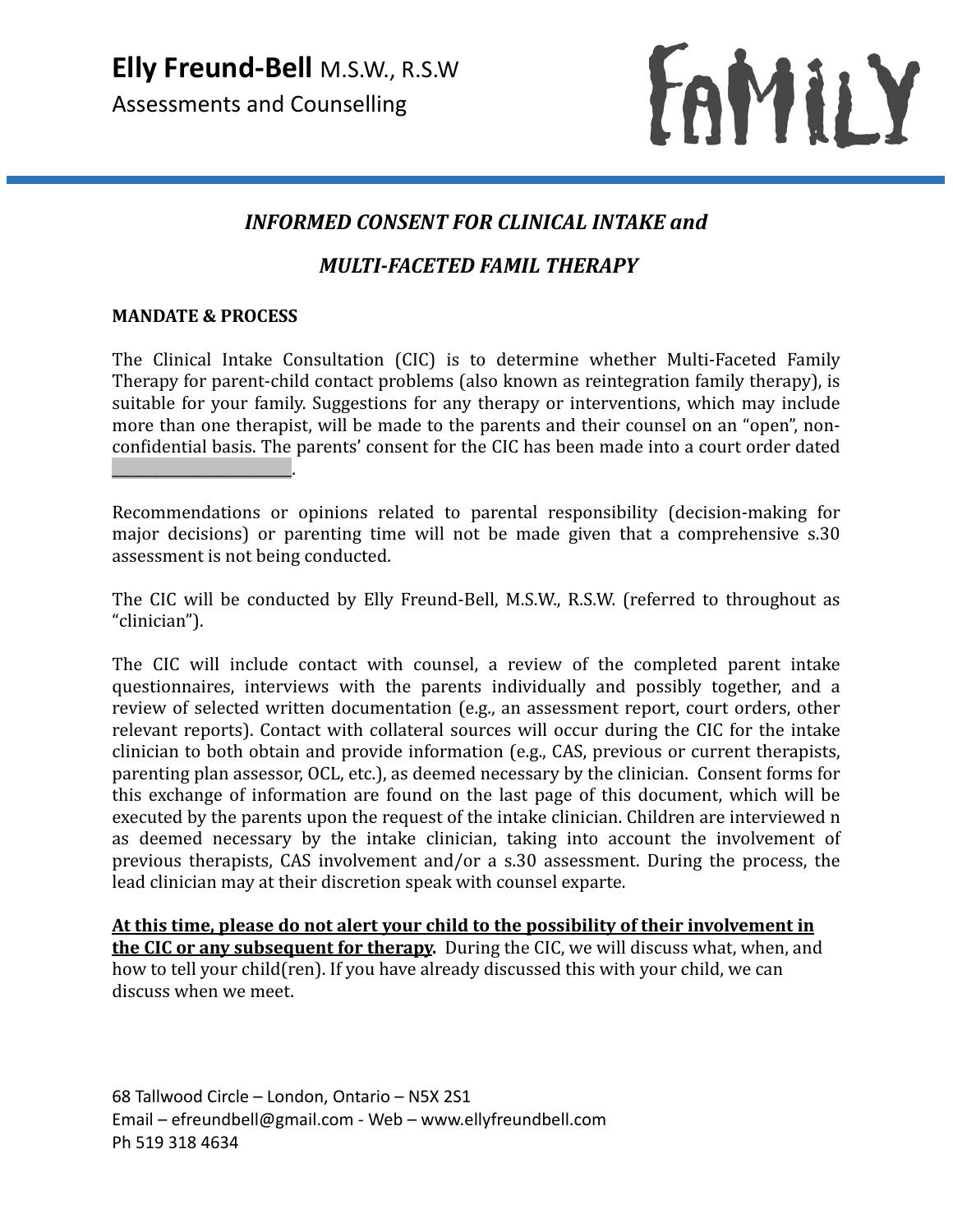If the therapy is recommended, a separate informed consent agreement is required for your participation. Please see attached Family Therapy Intervention Agreement for information about the process, requirements and policies.

### **PARENTS' RESPONSIBILITIES**

The parents agree to fully cooperate, support, and wholeheartedly participate in the CIC. This includes, but is not limited to:

- 1. responding to the clinician or their admin staff within 24 hours unless determined otherwise by the clinician once the parent requests a temporary change (applicable when situations arise that would make this impossible or unreasonable, such as vacation, illness, work travel, etc.);
- 2. not discussing with the child(ren) the possibility of their involvement in the CIC or any subsequent therapy;
- 3. ensuring the child(ren) is transported to and from appointments in a timely manner. and even if the appointment does not involve that parent or if it involves the other parent;
- 4. exercising parental authority to require the child(ren) to attend and cooperate with the process. If requested, a parent shall bring the child(ren) when it is not that parent's parenting time, picking up and returning the child(ren) to their school, daycare or other location as per the clinician's request;
- 5. not sharing our adult communications with any minor child at any time, in whole or in part, intentionally or by accident, unless explicitly directed by this office;
- 6. not denigrating the other parent, or extended family, any of the therapists or our shared efforts in any way at any time to or around any child; and,
- 7. paying for services in a timely manner in accordance with the fee agreement executed by the parents.
- 8. The parents will disclose to the therapist any other counsellors who are providing support or treatment to the family and provide consent to share information with that person. Additionally, the parents agree that any therapists that children are seeing shares the goals of treatment so there is a clear understanding of their role.
- 9. Parents will exercise their parental authority to require the child to sign any consents necessary if the child is over the age of 12.

The parents will overtly support the CIC process and any subsequent intervention, and the clinician involved to the children. This includes respecting the children's right *not* to comment on their participation in the process. To this end the parents will not ask the children for information about their participation in the CIC.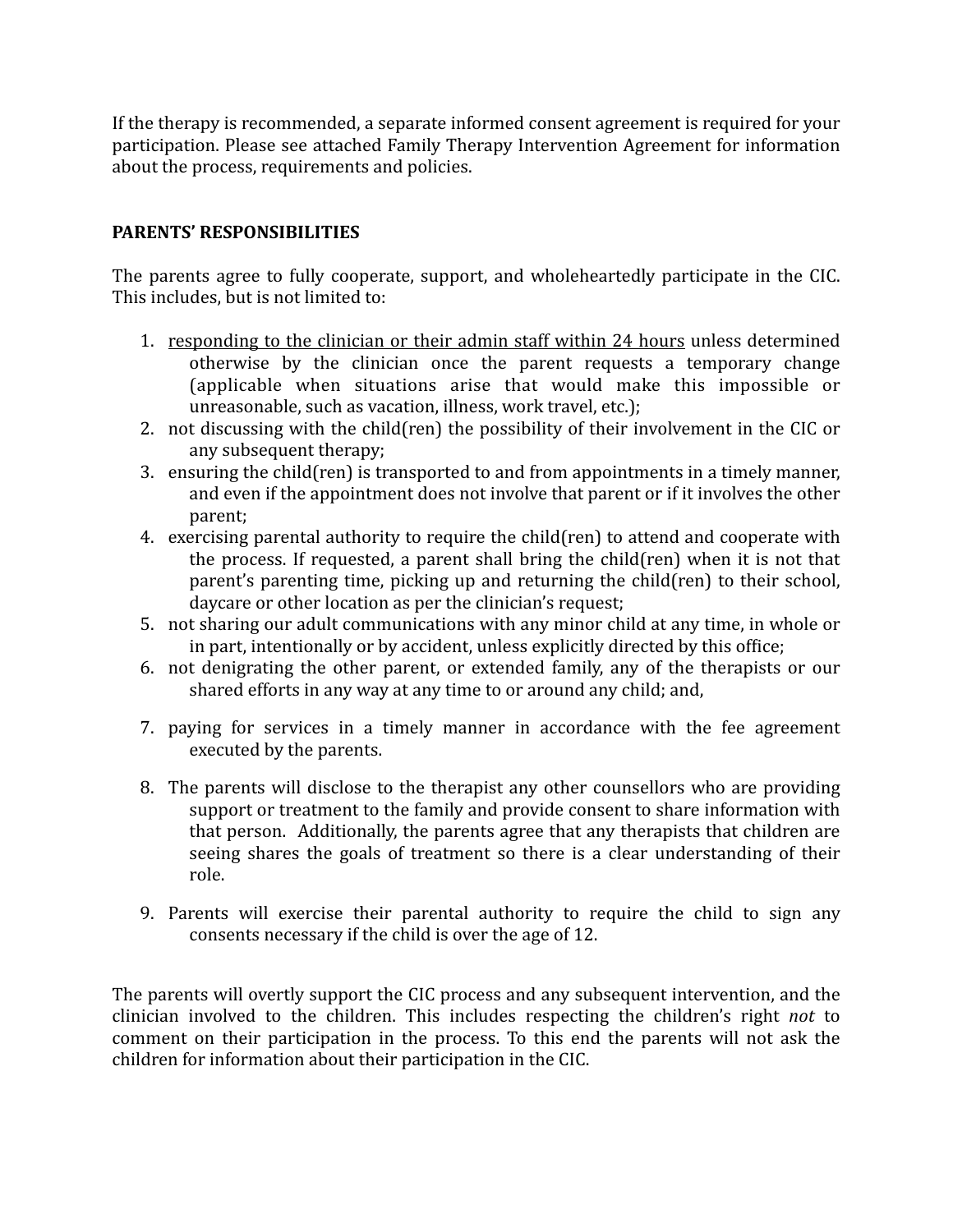The parents will refrain from scheduling any work for themselves or new activities, lessons or events for the children during the CIC. Reasonable efforts will be made to schedule appointments, so the child(ren) does not miss school or their currently scheduled extracurricular activities. However, this may not always be possible.

Given the risks of information being taken out of context or being incomplete, the parents shall not rely upon or introduce as evidence in any arbitration or judicial proceedings, affidavits or motion materials, views or statements reportedly made by the clinician(s) without their expressed review of the statements attributed to them and their consent. If necessary, the parents can request a report and the clinician will be responsible for communicating any feedback or information about the process to the court by way of this report. 

There shall be no audio or visual recording unless agreed to in writing by the clinician. Unauthorized recording of any kind may be sufficient basis for the clinician to terminate the process and follow with a report explaining the reasons.

Upsetting feelings may be stirred up and you are encouraged to advise your clinician if these should arise. If you have any concerns, it is our preference that you direct these to your clinician first so that we may discuss the matter. Elly Freund-Bell, M.S.W., R.S.W is a member of the Ontario College of Social Workers and Social Service Workers which governs the conduct of Social Workers.

### **CONFIDENTIALITY AND RECORDS**

Confidentiality relates to information obtained and shared during the process with the participants involved, with the court and counsel, and other third party's or collateral sources. 

As the CIC involves all family members, information received from one participant (eg., parent, child, parent's new partner) may, at the clinician's discretion, be shared with other participants, to adequately conduct the process. Information may be included in any report or verbal disclosure to the court, counsel and the participants.

The CIC is an "open" non-confidential process. You are consenting to disclosure of the intervention plan recommendations in writing or verbally, or failing that, a summary letter will be shared with the parents, your lawyers and possibly the court or an arbitrator.

By signing this agreement, the parents, **\_\_\_\_\_\_\_\_\_\_\_\_\_\_\_\_\_\_** and **are consenting to the disclosure of information obtained during** the CIC process with the court, counsel and the other parent. During the process, Elly Freund-Bell, M.S.W., R.S.W may at her discretion speak with counsel exparte. By signing this agreement, you also agree not to share any reports provided by Elly Freund-Bell, M.S.W., R.S.W to the children in any capacity.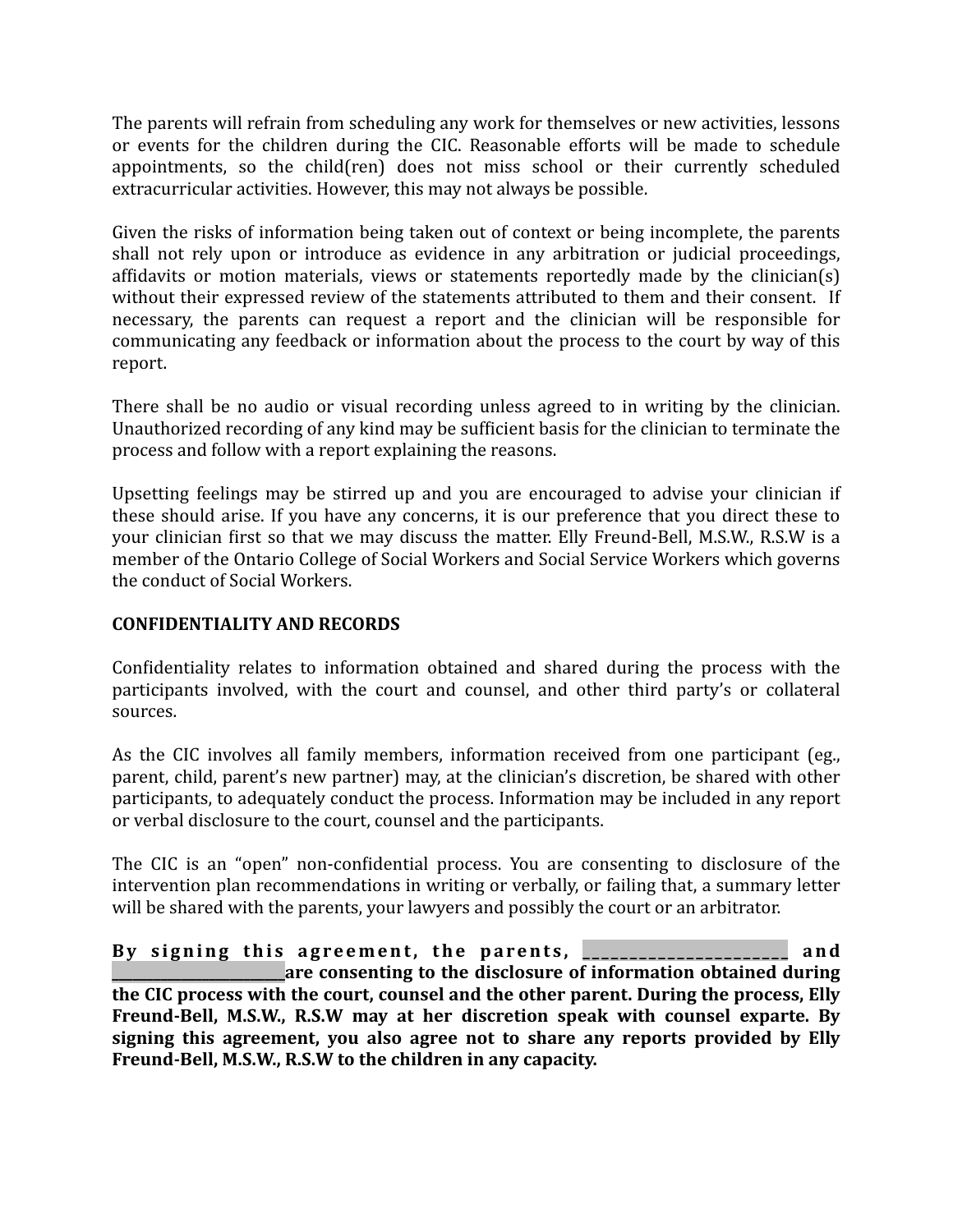Any other disclosure of information requires your written permission, or as required by law. Additionally, instances in which confidential information may be disclosed are as follows:

- 1. If you are in or appear to be in imminent danger of harming yourself or another person, your clinician is legally mandated to intervene (e.g., to call a member of your family, the police and/or the potential victim).
- 2. If your clinician has a reasonable suspicion based on your report that a child may be or has been a victim of physical, sexual and/or emotional abuse by anyone, the clinician has a statutory obligation to inform the appropriate child protection agency.
- 3. If your clinician has a reasonable suspicion based on your report that an elderly individual may be or has been a victim of physical, sexual and/or emotional abuse by anyone, the clinician has a statutory obligation to inform the appropriate protection agency
- 4. If there is a court order, consent agreement or arbitration award for your clinician to report on the process and progress of the clinical intake consultation, which would not include recommendations about parenting time or parenting responsibility (decision making for major decisions).
- 5. If there is a court order or summons presented to your clinician for court attendance and/or for a production of your records.
- 6. If you reveal you have been abused by another helping service professional (e.g., physician, psychologist, nurse, chiropractor, dentist, etc.), your clinician is required to report the information to that professional's regulating body (e.g., College of Physicians and Surgeons, etc.)

For situations, like this one, wherein more than one person is receiving services (e.g., couple, marital, family or parent-child), the record is combined. Notwithstanding, the consent of all participants is necessary to release any information or the record to someone other than the court, counsel or the other parent, subject to the limitations or expectations noted above and in #1-5.

As part of ongoing consultation, training and education your clinician may discuss the particulars of your situation with other professionals while at all times leaving out any identifiable information. In addition, legislation allows your clinician to provide their governing body, upon their request, information about any clients, without that client's consent. Your clinician will advise you of any such request. Finally, the Colleges of Psychologists conducts random quality assurance checks, and it is possible files will be shown to them if they initiate this process.

Metadata. You agree that to the extent the clinician is formally (e.g., pursuant to subpoena) or informally requested/required to produce their records, they may provide records in hard copy, scanned copy or on a flash drive. In either event, the clinician will not be required to produce electronic copies of their books and records or provide "metadata" relating to respective books and records. The clinician's production of documents from their computer or electronic devices will be limited to items. The clinician can print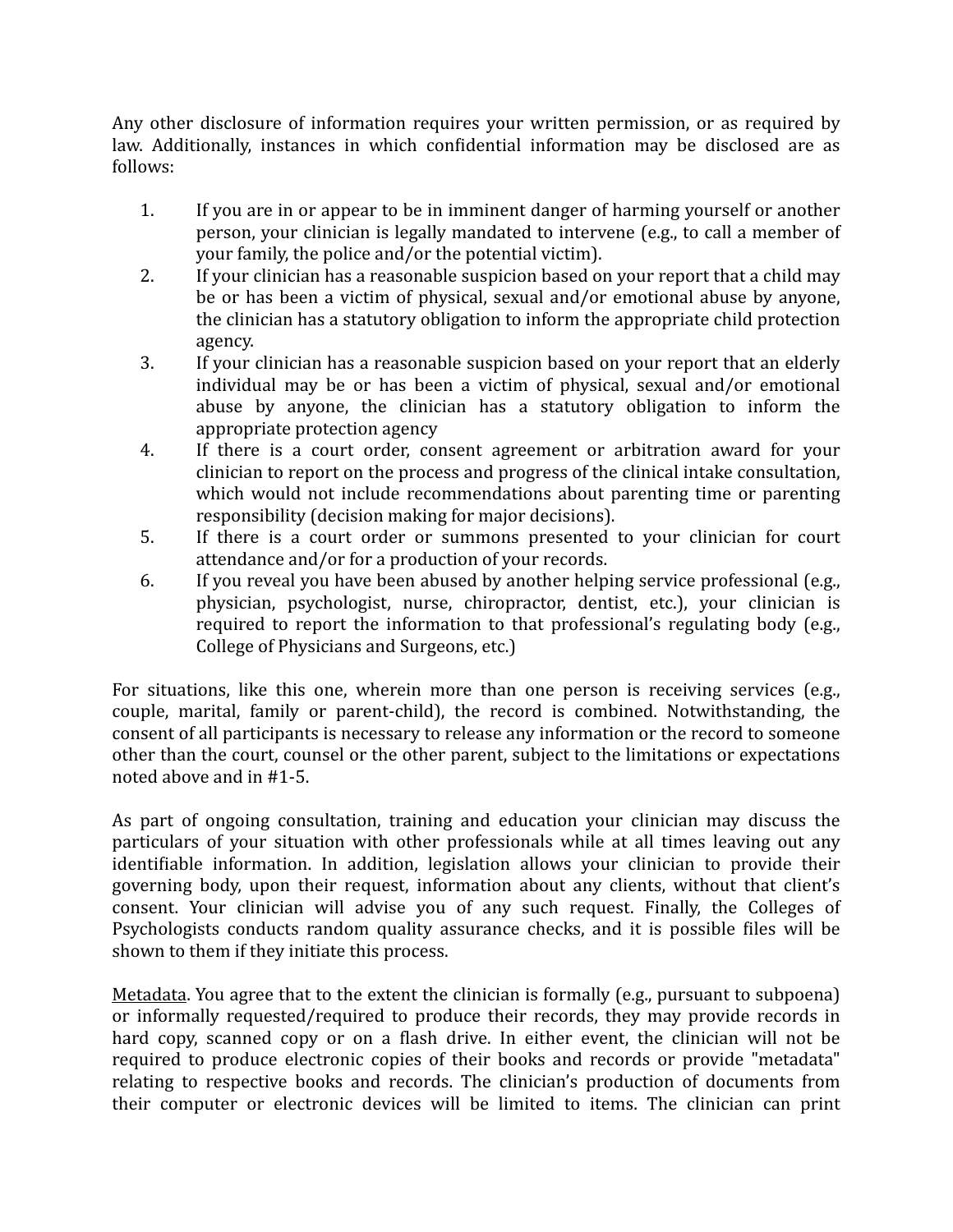out. You will not have access to the clinician's personal devices. You agree not to seek production of "metadata" or other electronically stored information that would require a computer expert to be retained.

### **ELECTRONIC PROVISION OF SERVICES**

Electronic provision of services including use of email, telephone, video contacts and text messaging (rarely) may be provided by either Elly Freund-Bell, M.S.W., R.S.W and requires your consent. Scheduling is done by email usually and may also be done by telephone.

Email may be used in the delivery of some services to augment or follow up on face-to-face, virtual or telephone sessions. In these cases, we may provide updates, invoices, account statements, summaries, draft parenting plans or memoranda, educational resources or exchange information. Based on the nature of the service provided, these email communications may include information about others including your child(ren) or their other parent.

When consenting to the provision of services by telephone, virtually or electronically, it is important to appreciate both the risks and benefits, including insufficiency, misunderstandings due to lack of visual clues and context, and failures in technology. Elly Freund-Bell, M.S.W., R.S.W will be using Zoom, a secure, fully encrypted end-to-end PHIPA compliant telehealth platform for video-conferencing services. These sessions are not recorded and include a meeting link and passcode that is not disclosed to anyone besides the client(s). In the event of a technology failure when using Zoom (audio or visual), Elly Freund-Bell, M.S.W., R.S.W will call you by telephone at the number you provide at the time of scheduling.

While efforts are made to protect privacy when providing services by telephone or electronically, the same degree of confidentiality provided during in-person office sessions is not possible. The limitations include the possibility of interceptions of communications while these are occurring. Every effort needs to be made from both the clinician's and your end to minimize any interruptions during video or telephone contacts (e.g., turning off cell phones, locking the door, etc.). Towards this end, you agree to make these efforts and further, to advise the clinician with whom you are communicating should someone enter the room you are in or become sufficiently close as to be within earshot.

The benefits of using electronic communications and telephone may include appropriateness, avoiding the need to travel a distance, taking less time off work, having increased access to services continue while the clinician is away, convenience and comfort or the client may be out of town and want to continue to receive service. Alternatives to the provision of electronic or telephone services include in-person services only or local services from an appropriately trained and available health service provider of the same or different discipline.

Please keep in mind that individuals (your spouse, new partner, child, adolescent, others living in your home) may be able to access information, sensitive or otherwise,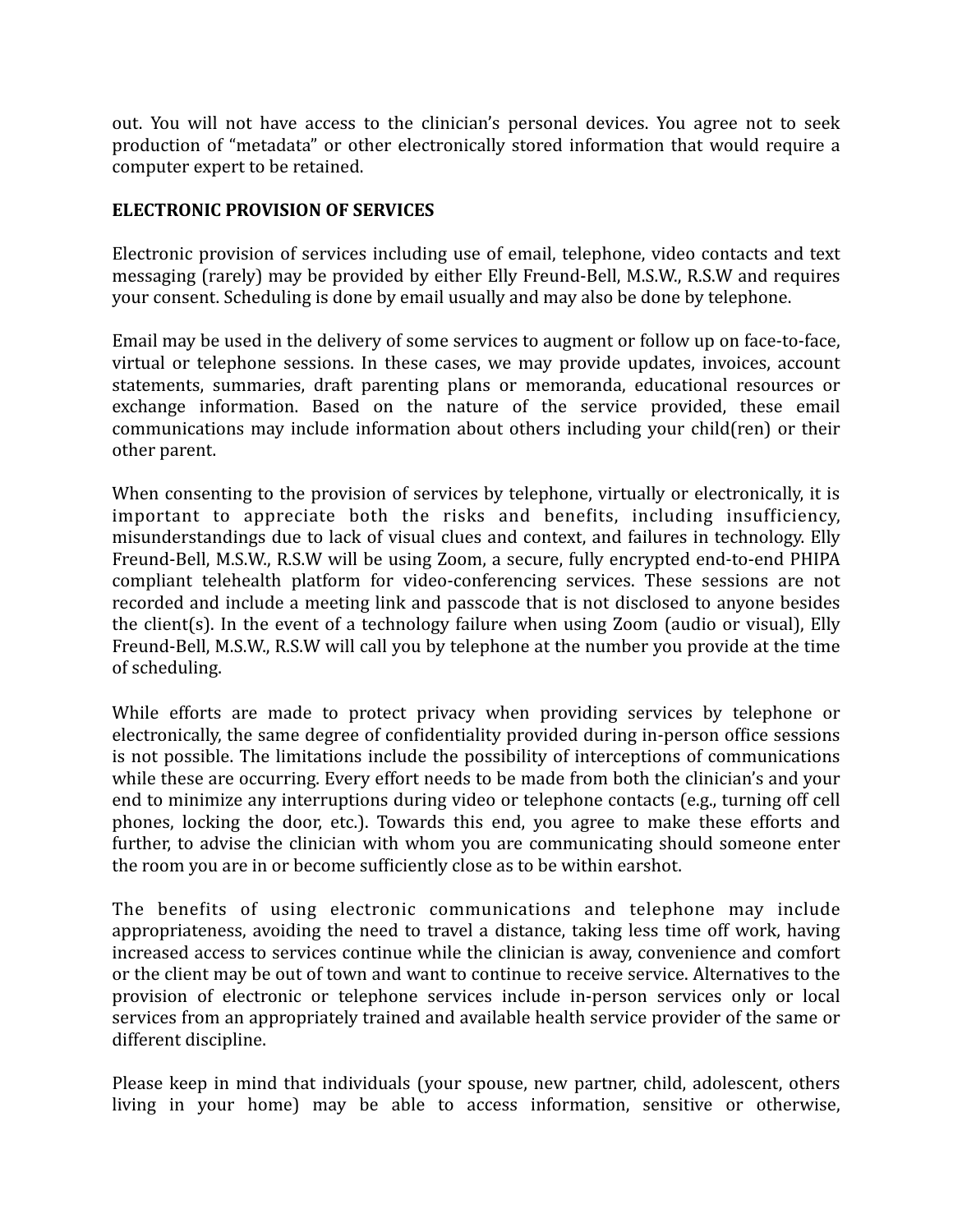communicated electronically or by telephone between you and the clinician in your own home or workplace. As noted, the information shared may be about others not only you. Any communications provided by the clinician or administrative assistant are intended for vou and not for others, unless agreed to otherwise. By signing this informed consent form you are confirming to the clinician you have taken reasonable steps to secure your own electronic devices you choose to use to communicate with him or her (mobile phones, iPads, computers, etc.). This would include having a confidential password and adequate firewalls. You further agree not to allow others (e.g., your children of any age, new partner or spouse, parent, friend, relative, etc.) to access any communications sent to you from the clinician or administrative assistant, unless an agreement is reached in advance that the particular communication is appropriate to share with others.

#### **EMERGENCIES AND WHAT TO DO IN AN EMERGENCY**

We ask for you to identify a contact we can reach by telephone and email for use in an emergency that may arise during an office or telephone contact, or during any electronically facilitated contact. If you do not attend for a scheduled meeting of any kind, we will attempt to call you twice. If we do not hear back in what is deemed to be a reasonable period of time, we will contact the person you have identified as your emergency contact. 

Sometimes clients experience an emotional crisis that requires immediate attention. You may call the office first to see if your clinician can answer your call or if a short notice appointment can be arranged. You should be aware your clinician may not be immediately available. Your call will be returned as soon as possible, usually within 24 hours, excluding vacations, holidays and weekends. If you feel you cannot wait, or if it is outside office hours, you should contact your family physician or go to the Emergency Department of your nearest hospital.

#### **RISKS AND LIMITATIONS**

Informed consent requires disclosure of potential risks and limitations. By signing the Agreement, the parents acknowledge the clinician cannot guarantee physical safety during the CIC or in any subsequent services provided. The parents further acknowledge the clinician cannot guarantee against bad faith or abuse of this process by any participant. The parents understand there is no guarantee the family therapy will be recommended. The parents further acknowledge they may not be fully satisfied with the outcome of the CIC services provided.

The parents are advised the court may consider the good-faith efforts and the parents' demonstrated behavior during the CIC as a factor in determining any decisions about the child(ren)'s best interests.

# **CONSENT FOR THE COST OF SERVICES**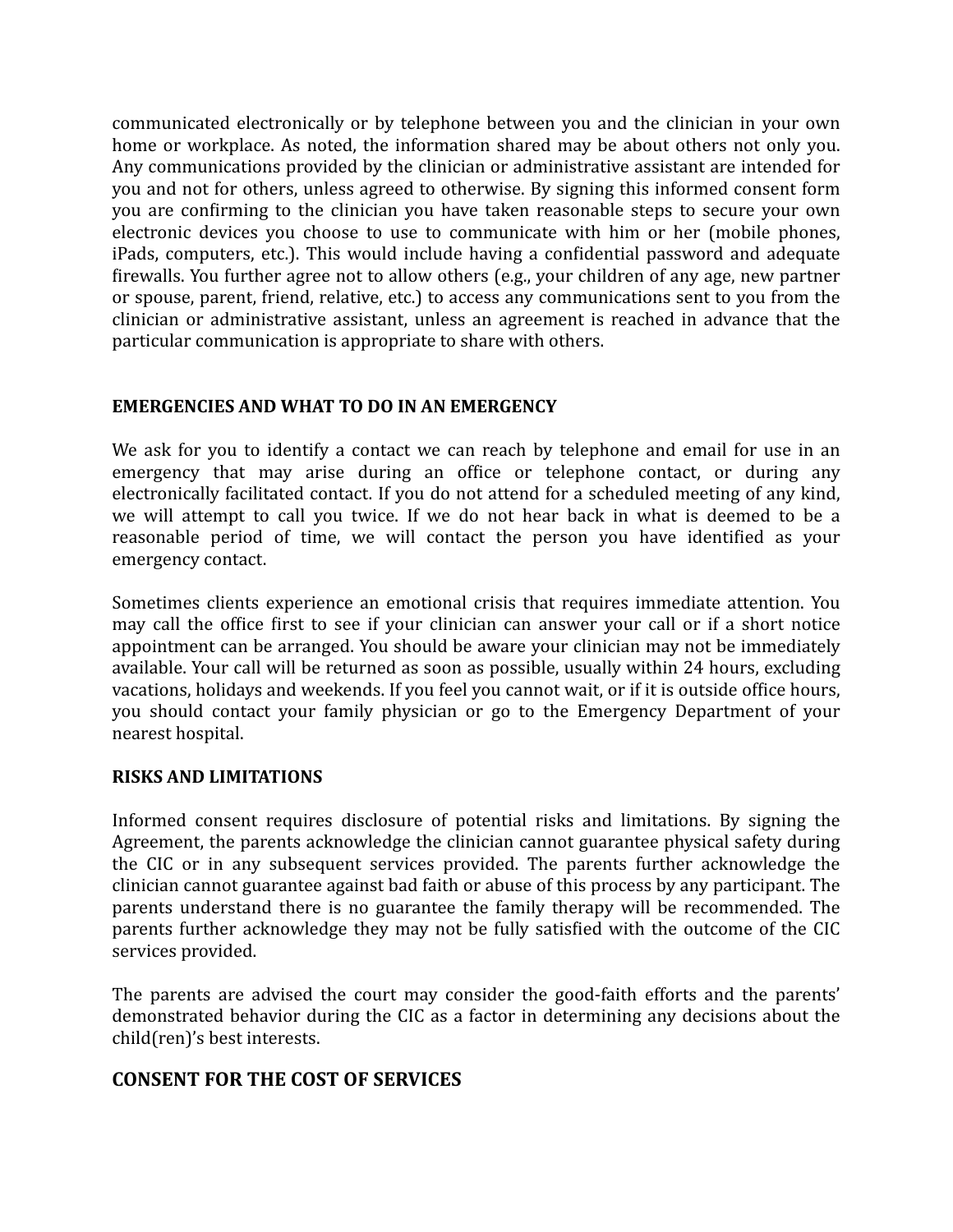The fee for the CIC is  $\frac{1}{2}$ . 150 per hour. The health services of Social Workers are HST exempt. Fees will be applied to all services rendered and charged retroactively from the time services are initially requested and the file is opened. Services include interviews, preparation in between interviews, telephone calls with clients, counsel or collateral sources, e-mails, reviewing of documentation, contact with collateral sources, and report preparation. 

Disbursements may be paid to collateral sources for verbal and/or written reports and agency/hospital reports should these be required by the source.

An initial retainer of 12 hours has or will be provided. Time taken to complete the CIC may vary. Accordingly, the initial retainer is an estimate and additional retainer may be requested if necessary, to complete the CIC. Any unused retainer will be refunded in full unless the family is proceeding to the therapy, in which case the remaining retainer will be applied to those services.

For the CIC, parents are billed per the following allocation for all services irrespective of how much time is taken with each parent individually. The costs shall be shared as follows:

 $\frac{1}{2}$  will pay  $\frac{1}{2}$  will pay  $\frac{1}{2}$  of all services rendered, and

will pay \_\_\_\_\_% of all services rendered.

Payment may be made by e-transfer or cheque. Receipts will be provided within one week of payment being received, and monthly statements will be provided. Please retain these receipts and statements for your insurance or income tax claims, if applicable.

If the above terms are not satisfied, the therapist(s) may choose to postpone all services until the retainer terms are satisfied. Nonpayment of fees shall be grounds for the resignation of the therapist(s). Third-party insurance payers are not invoiced. The parents may attempt to get reimbursed by submitting the invoices that are provided on a basis.

If the clinician is required to appear or testify in court or in an arbitration, the fee for testifying is \$400.00, plus HST. Prior to attendance a separate retainer agreement will be provided and will need to be executed by the parent calling Elly Freund-Bell, M.S.W., R.S.W. unless fees for this potential service are agreed to otherwise at the outset and amended in this agreement as

Cancellation Policy. Payment is expected for any missed session, unless the appointment is cancelled at least 48 business day hours in advance. If you arrive late for an appointment, you will be charged the full session fee. Overdue accounts may be charged interest rates of 1.5% monthly; clients will be charged a \$15.00 penalty fee for NSF cheques.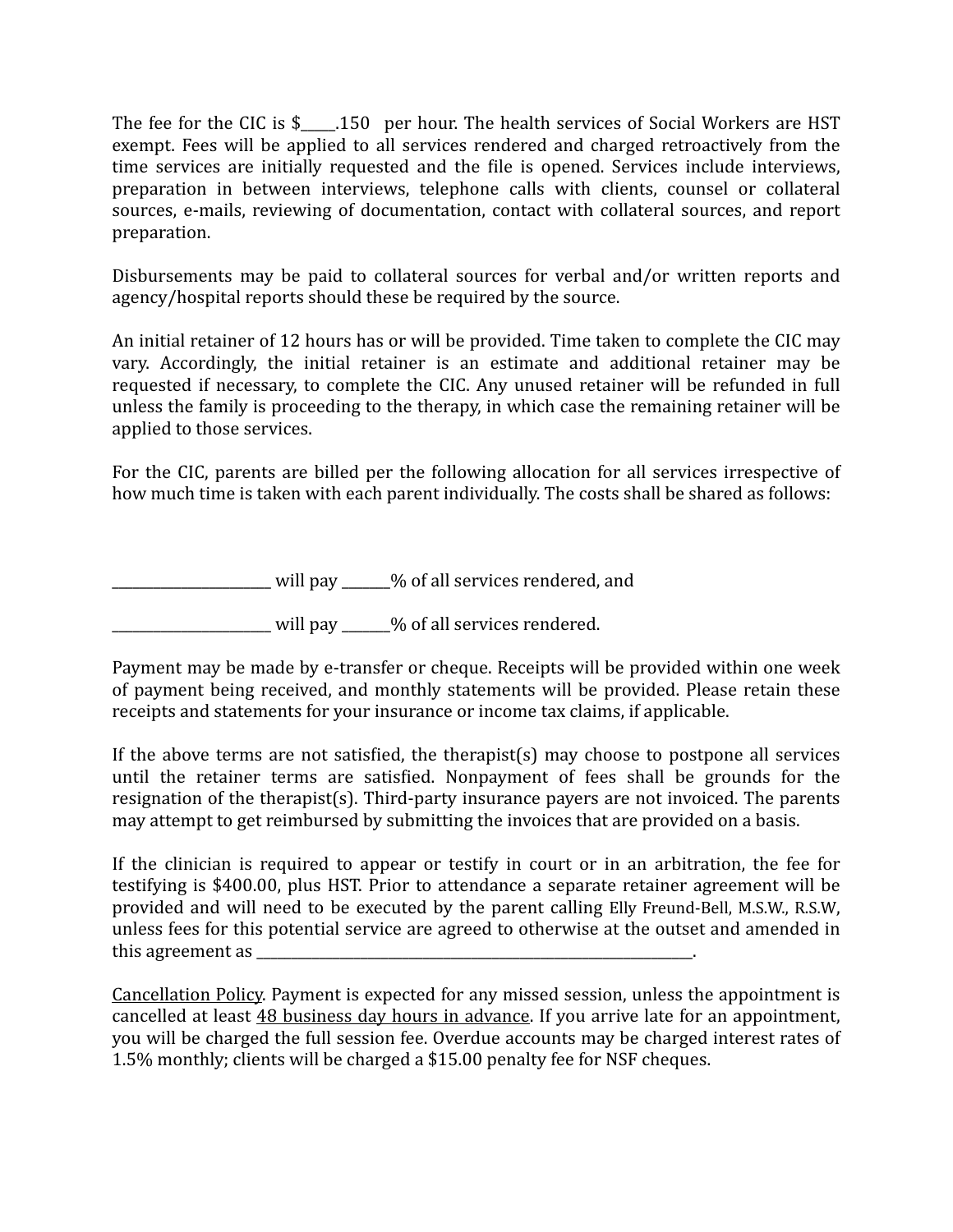If payment becomes a concern, please discuss it with your clinician, to avoid service charges for late payment or more active efforts to secure overdue statements.

## **INDEPENDENT LEGAL ADVICE**

It is strongly suggested the parents obtain independent legal advice before executing this agreement. Each parent confirms they have received independent legal advice. If a parent chooses not to obtain such advice, by signing this agreement the parent acknowledges the advice provided and that they have chosen not to exercise their right.

Each parent:

- 1. Understands their rights and obligations under this Agreement and the nature and consequences of the Agreement;
- 2. Acknowledge they are not under any undue influence or duress; and,
- 3. Acknowledge they are signing this Agreement voluntarily.

## **CONSENT FOR PERSONAL INFORMATION**

In addition to confirming your informed consent to participate and to receive services as outlined in this CIC Agreement, your signature below indicates you have understood that in providing therapy services, Elly Freund-Bell, M.S.W., R.S.W will collect personal information about vou (e.g., reasons for seeking services, address, phone number, family information, etc.).

Your signature below indicates you have also reviewed the *Privacy Policy* (see separate document) about the collection, use and disclosure of personal information, steps taken to protect the information, and your right to review your personal information. You understand how the Privacy Policy applies to you. Further, you have been given a chance to ask any questions you have about the privacy policies and these have been answered to your satisfaction.

You understand that, as explained in the *Privacy Policy*, there are some rare exceptions to these commitments.

You agree to Elly Freund-Bell, M.S.W., R.S.W., collecting, using and disclosing personal information about you as set out above in this consent form and in the *Privacy Policy*.

#### TO EVIDENCE THEIR AGREEMENT, THE PARENTS HAVE SIGNED THIS AGREEMENT **BEFORE A WITNESS.**

Parent Signature \_\_\_\_\_\_\_\_\_\_\_\_\_\_\_\_\_\_\_\_\_\_\_\_\_\_\_\_ Date\_\_\_\_\_\_\_\_\_\_\_\_\_\_\_\_\_\_\_\_\_\_\_\_\_

| Date |
|------|
|------|